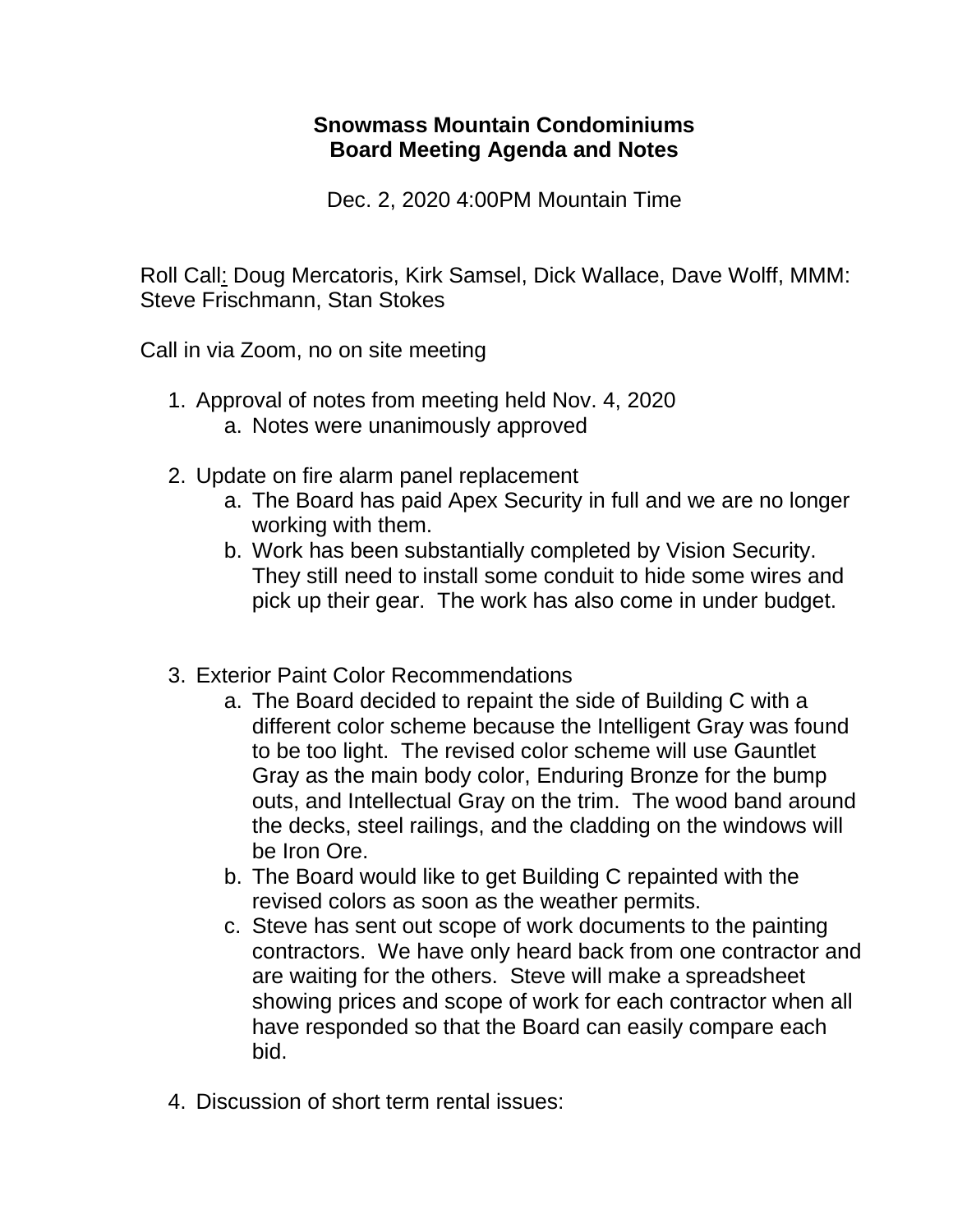- a. Director Wallace reiterated that repairing or replacing a floor is an owner option and not an HOA expense unless that floor has failed.
- b. Director Mercatoris advised, that after speaking with our attorney, the Board can not apply any rules to rental units only. Rules need to apply equally to all units.
- c. Director Mercatoris also noted that the Board could eliminate short term rentals. The HOA could change the Declarations with a 67% vote by owners in favor of rentals being for 30 days or longer.
- d. The Board discussed implementing multiple fines based on each occurrence. Fines would apply to all residents equally, not just short term renters. It was decided that first a warning would be issued. After the warning, fines would be \$100 for the first occurrence, \$300 for the second, and \$500 for the third. After the third occurrence the management company would be called to ask the tenant to leave.
- e. If police need to be called there will be no warning and it will result in an automatic fine.
- f. The Board discussed reporting and documenting violations. It was decided that violations need to be reported by email to Stan and Steve. Emails would be for rule violations and police events so that fines and warnings can be implemented.
- g. The Board decided that late check ins are unavoidable and therefore no fines could be imposed. We also need to make it clear on the check in packet that tenants need to move in quietly after 10 PM.
- h. The Board discussed issuing fines for not wearing a mask. Our condos are not located in a mandatory mask area. Steve said he would check on this issue with the County.
- i. Director Mercatoris suggested that the Board could hire a soundproofing expert to make recommendations about our floors and ceilings. These recommendations could then be implemented as part of our remodel packet.
- 5. The Board discussed silencing options for our steel and our concrete stairways. Outdoor carpet and rubber matting were both discussed. Steve suggested we try it on our noisiest buildings first. Director Wolff suggested not using any silencing materials on the metal stairs due to potential ice build up.